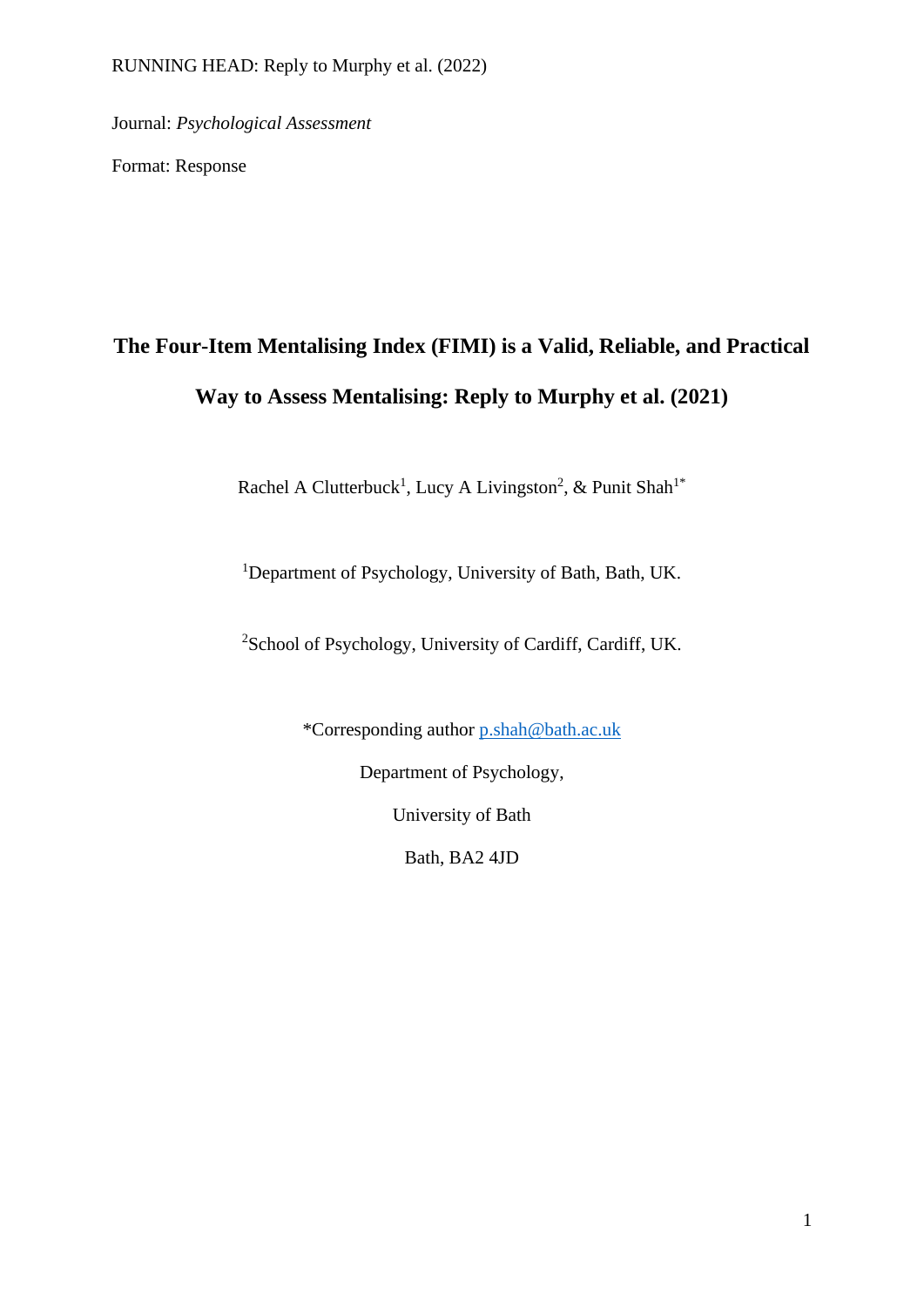#### **Abstract**

Murphy et al. (2022) raised concerns regarding the validity of the Four-Item Mentalising Index (FIMI). We wholeheartedly agree with Murphy et al. that there are problems in the social cognition literature hampering research. However, we maintain the FIMI is conceptually grounded in empirical and theoretical research, and that concerns regarding its construct validity are overstated. Drawing on recent research, we also discuss issues concerning the interpretation of discriminant validity analyses and discuss approaches to improve objectivity in future research. Overall, we argue that the FIMI is a conceptually and psychometrically sound measure, which has utility in future social cognition research and clinical practice.

## **Public significance statement**

We discuss a recent critique of a new mentalising measure, the Four-Item Mentalising Index (FIMI). We agree there are issues within the social-cognition literature, but argue that the criticisms put forth about the FIMI are overstated. Using recent literature to support our arguments, we maintain that the FIMI is a valid, reliable, and valuable new tool for measuring mentalising.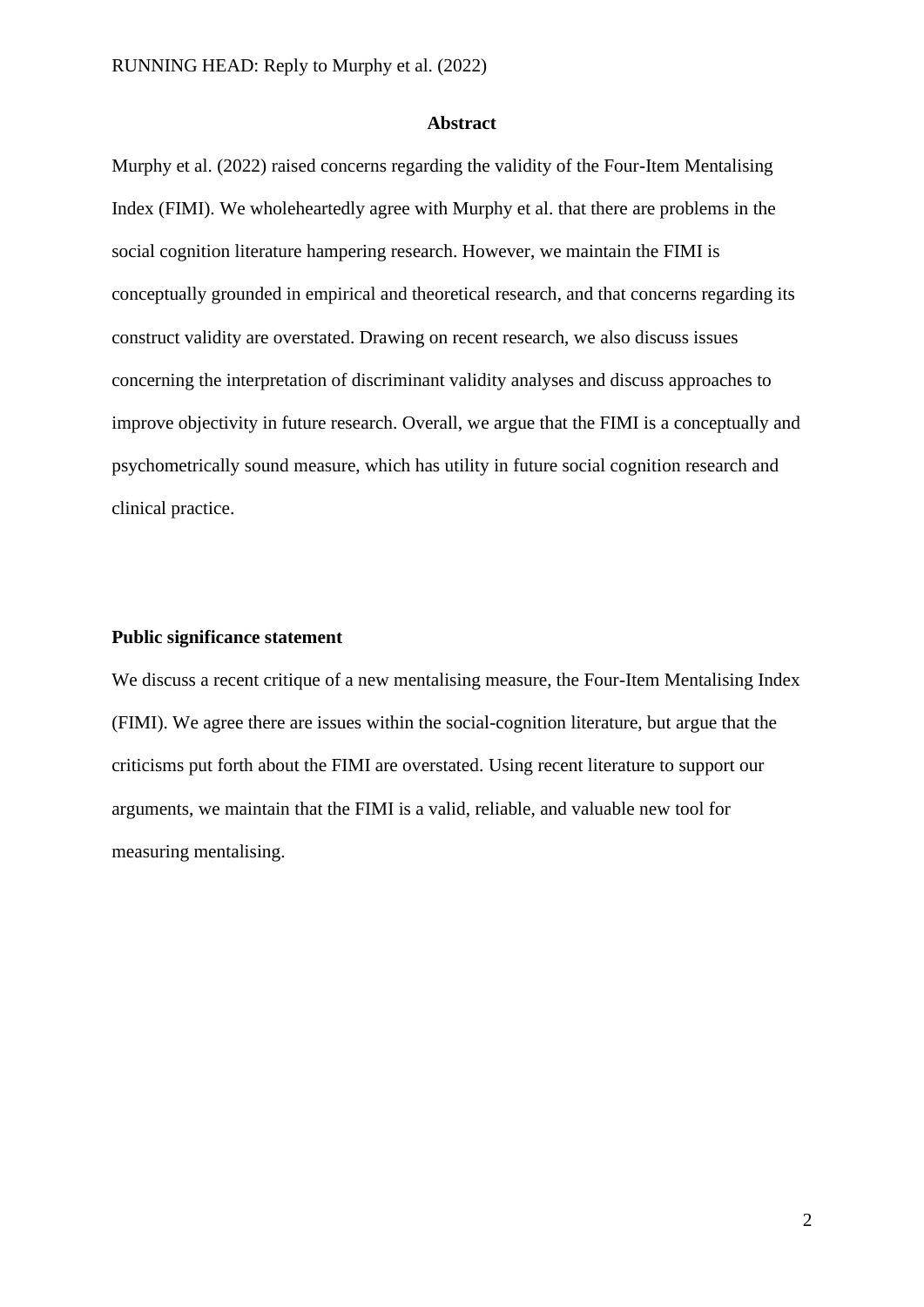We developed and validated the first self-report measure of mentalising ability, the Four-Item Mentalising Index (FIMI; Clutterbuck et al., 2021). Concerns regarding the conceptual underpinnings and validity of the FIMI were raised by Murphy et al. (2022), stimulating broader discussion about measuring social cognition. Here, we draw upon on Murphy et al.'s paper to reiterate the utility of the FIMI, as well as advance discussions about social cognition theory and measurement in light of the recent research.

Murphy et al. argue that inconsistent use of terminology and conceptualisations of social-cognitive constructs have created challenges in social cognition research. We agree with this argument, and the inconsistent conceptualisation of whether mentalising encompasses the understanding of affective (emotional) states as well as cognitive (nonemotional) states is a central problem in this literature. Murphy et al. claim that our conceptualisations of mentalising and cognitive empathy are too narrow, ignoring overlap between the affective and cognitive elements of these constructs. Yes, mentalising was traditionally thought to have a cognitive and an affective component, which underpins Murphy et al.'s thesis. Critically, however, newer research suggests that the affective component of mentalising is conceptually synonymous with cognitive empathy (e.g., Preston et al., 2020; Schurz et al., 2021). A large body of research now supports a distinction between [cognitive] mentalising and cognitive empathy at the conceptual (e.g., Reniers et al., 2011), biological (e.g., Sebastian et al., 2012; Shamay-Tsoory et al., 2010), and behavioural (e.g., Torralva et al., 2015) levels. Preston et al. (2020), for example, argue that mentalising tasks which have emotional content are in fact measuring cognitive empathy. Modelling the relationship between mentalising and cognitive empathy, several authors have suggested that mentalising is a prerequisite for cognitive empathy (e.g., Sebastian et al., 2012; Shamay-Tsoory et al., 2010), supporting the notion that mentalising may be measured independently of cognitive empathy, but not the other way around.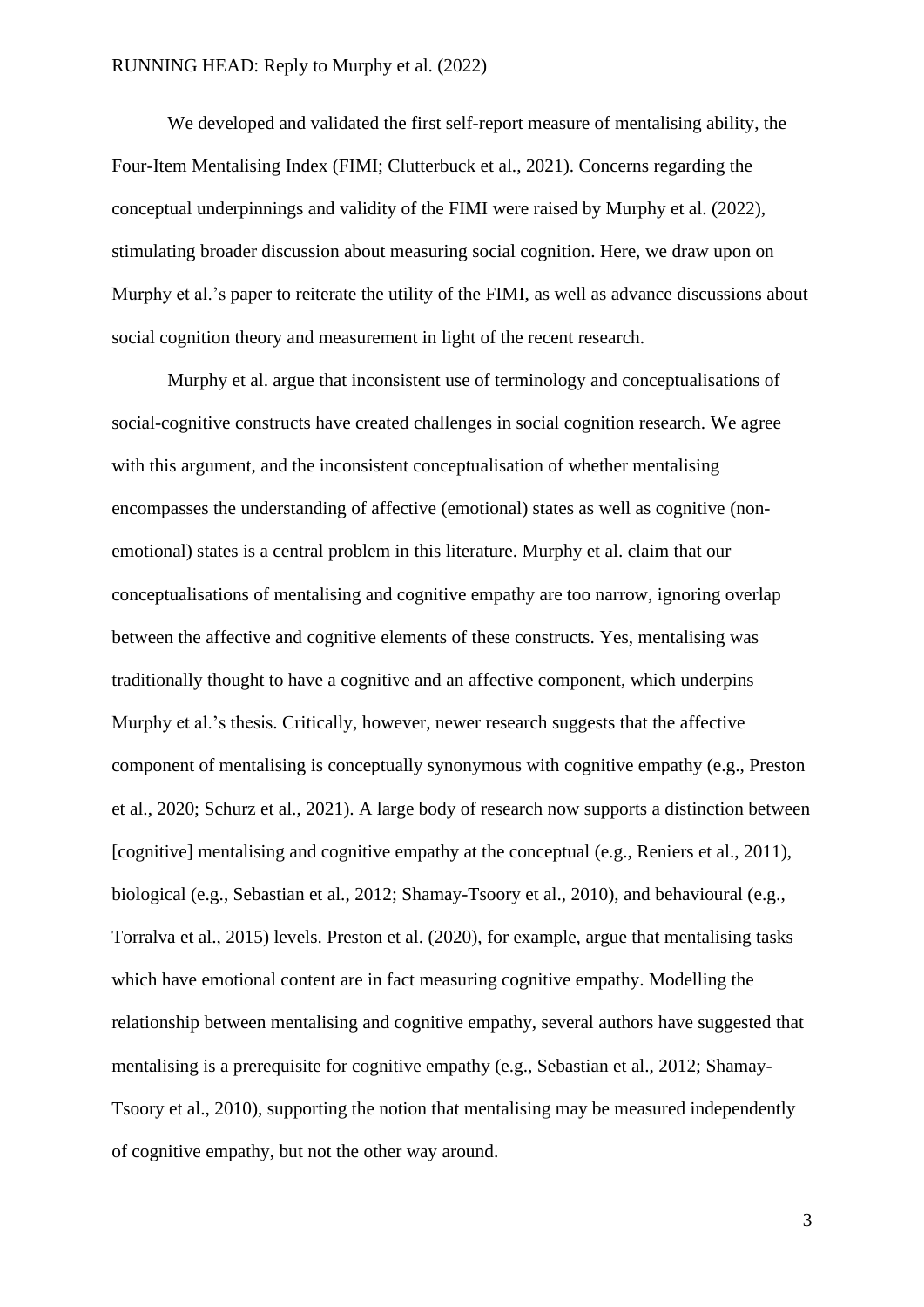Murphy et al. also argue that a distinction between mentalising and cognitive empathy is unlikely to be made through self-report measures. However, self-report measures can allow for the careful regulation of emotional content, and therefore a more controlled investigation of these separable constructs. As the first validated self-report mentalising measure, the FIMI provides an opportunity to investigate research questions such as these, i.e., quantifying common and unique variance between self-reported mentalising and empathy. Further, our item selection method, which employed the judgements of four expert raters to identify items without emotional content, were crucial to ensure the validity of the FIMI with respect to the mentalising construct. Murphy et al.'s claim that we used "eyeball judgements" to select items grossly misrepresents the methodological rigour and quantitative elements of this approach (e.g., high inter-rater reliability). Indeed, we propose that such an approach, not commonly used in the field of social cognition research, might be useful in future research when developing self-report measures. In a similar manner, Murphy et al. also understate the importance of the statistical methods used to psychometrically validate the FIMI, including its reliability. Such analyses are often not performed as thoroughly in the field of social cognition research, and offer significant advances for the validation of novel social cognition measures. Hence, we maintain that the FIMI represents an important, not redundant, advance to psychological assessment in this field.

In contrast to this approach, behavioural measures of mentalising, which Murphy et al. imply are superior to self-report measures, often conflate emotional and non-emotional content. For example, the Movie for the Assessment of Social Cognition (MASC; Dziobek et al., 2006) quantifies emotional and non-emotional social cognition scores, yet it does not hold constant emotional and non-emotional content. While social-cognitive self-report measures have the same limitations as all self-report measures, they also have practical advantages, and their flaws are arguably more constrained and transparent than problems in behavioural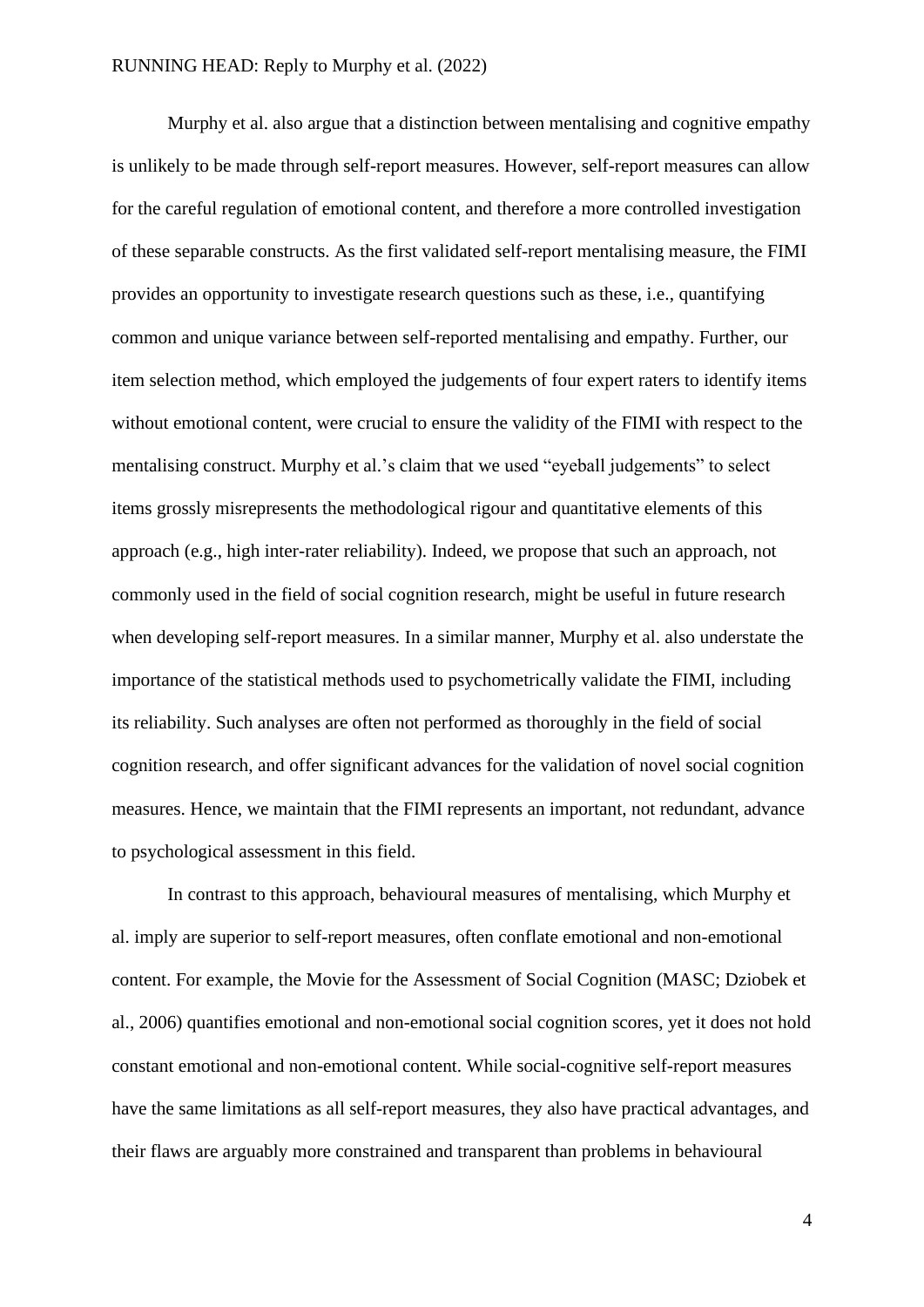measures that can be harder to detect (e.g., putative social-cognitive tasks measuring domaingeneral cognitive mechanisms; Heyes, 2014). Self-report measures are also better able to capture individual differences and measure *typical* rather than *optimal* cognitive function (Dang et al., 2020). In developing a self-report measure of mentalising, we avoided adding to the "arms race" (see Gernsbacher & Yergeau, 2019, p. 109) of behavioural mentalising measures that are overly complex, unsuitable for online data collection, and often measuring lower-level cognitive processes (e.g., Heyes, 2014; Quesque & Rosetti, 2020). The primary motivation for developing the FIMI was so that it can be used to collect very large samples of online data, without sacrificing the range of individual variability captured by the scale, which has been difficult to achieve with existing measures. Together, in the face of this important contribution, Murphy et al.'s (2022) claims that the FIMI adds nothing to existing social cognition measures are overstated.

Murphy et al. also raise other concerns regarding the construct validity of the FIMI. They suggest that findings showing that autistic people score significantly lower on the FIMI than non-autistic people do not support the measure's construct validity, as lower scores in autistic people would also be expected in relation to empathy. Surprisingly, however, they neglect the literature showing that empathy is increasingly considered to be intact in autism, despite ongoing mentalising atypicalities (see Livingston & Happé, 2021). Indeed, there is a large and burgeoning literature suggesting that mentalising difficulties in autism are more pronounced than empathetic difficulties (e.g., Brewer et al., 2015), which effectively speaks against Murphy et al.'s concern about the construct validity of the FIMI.

Similarly, Murphy et al. raise concerns about the validity of using the refined RMET (Olderbak et al., 2015) to demonstrate convergent validity with the FIMI, given that this measure has an emotional component. We recognise Murphy et al.'s concerns regarding the emotional content of the RMET stimuli. It is to be emphasised that the refined RMET has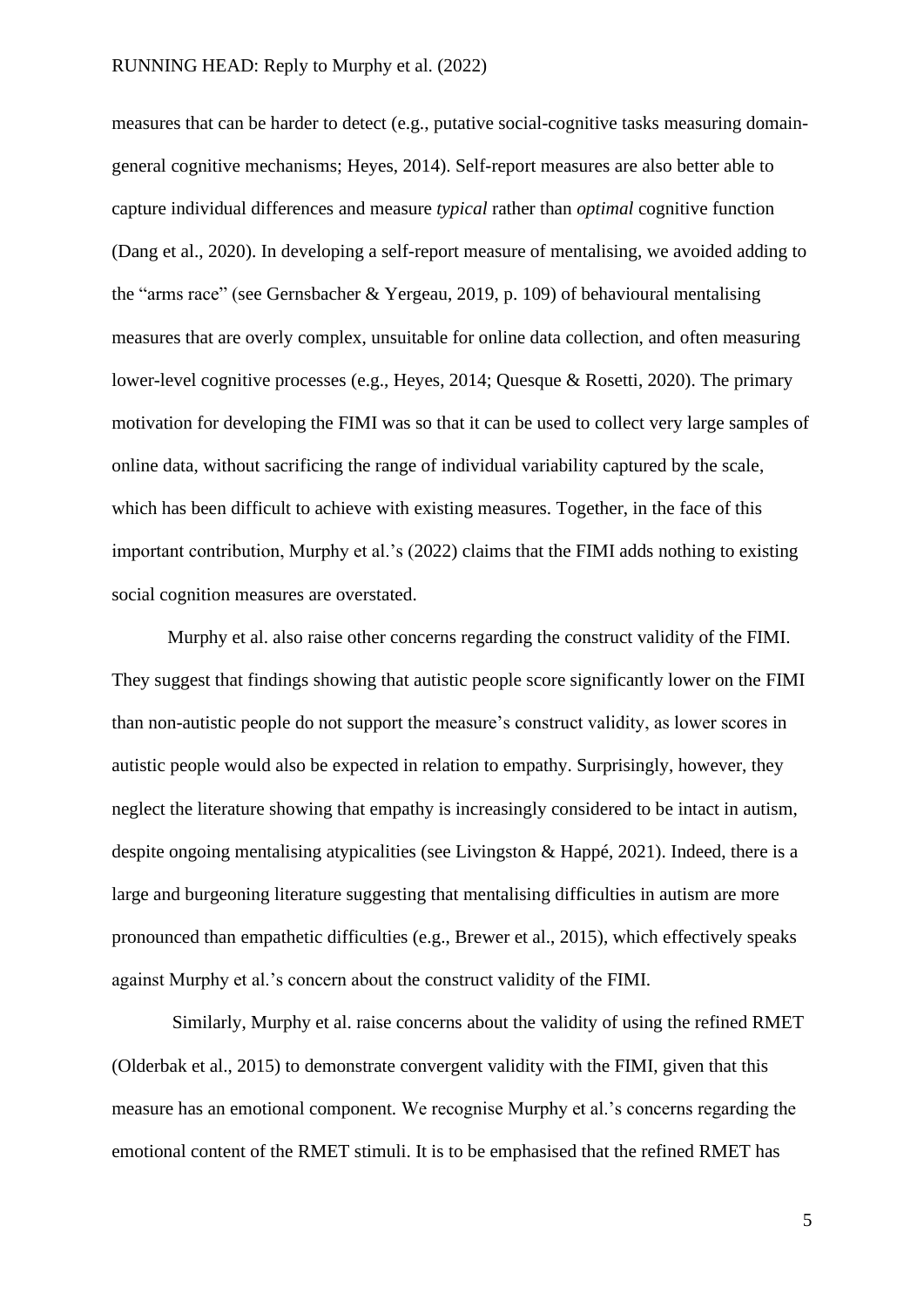acceptable psychometric properties, mitigating the most serious concerns associated with the original RMET (e.g., Olderbak et al., 2015). It is also particularly suitable for online data collection and there are few behavioural measures of mentalising and social cognition that have been psychometrically validated as well as this recent measure. Nonetheless, the concerns raised by Murphy et al. regarding the abbreviated RMET further highlight the need for better online mentalising measures, which would enable us to collect larger and more representative samples of data, as well as access clinical participants who may not wish to participate in-person (see also, Livingston et al., 2019). Since the publication of the FIMI, an online version of the Frith-Happé mentalising task has been developed (Livingston et al., 2021), which shows promise to advance online data collection using behavioural measures. However, there is a long way to go in addressing challenges in the field given the welldocumented issues with behavioural mentalising measures correlating weakly with each other (e.g., Warnell & Redcay, 2019) and showing poor construct validity (e.g., Heyes, 2014). Until these issues are addressed, establishing the validity of novel mentalising measures remains a serious challenge as there is a paucity of theoretically grounded tasks to validate new measures against. Overcoming this issue is not straightforward, especially given that the structure of social cognition is not yet fully understood (e.g., Schurz et al., 2021). To this end, given its conceptual and face validity, we expect that the FIMI will contribute to the refinement of existing or development of novel behavioural measures of mentalising.

Murphy et al. argue that correlations between the FIMI and other cognitive empathy measures are too high and speak against the FIMI's discriminant validity. Crucially, however, assessing discriminant validity requires close consideration of theoretical underpinnings, common method variance, and other contextual factors (Clark & Watson, 2019; Rönkkö & Cho, 2022). Notably, *"a moderately small correlation between measures does not always imply that two constructs are distinct, and a high correlation does not imply that they are*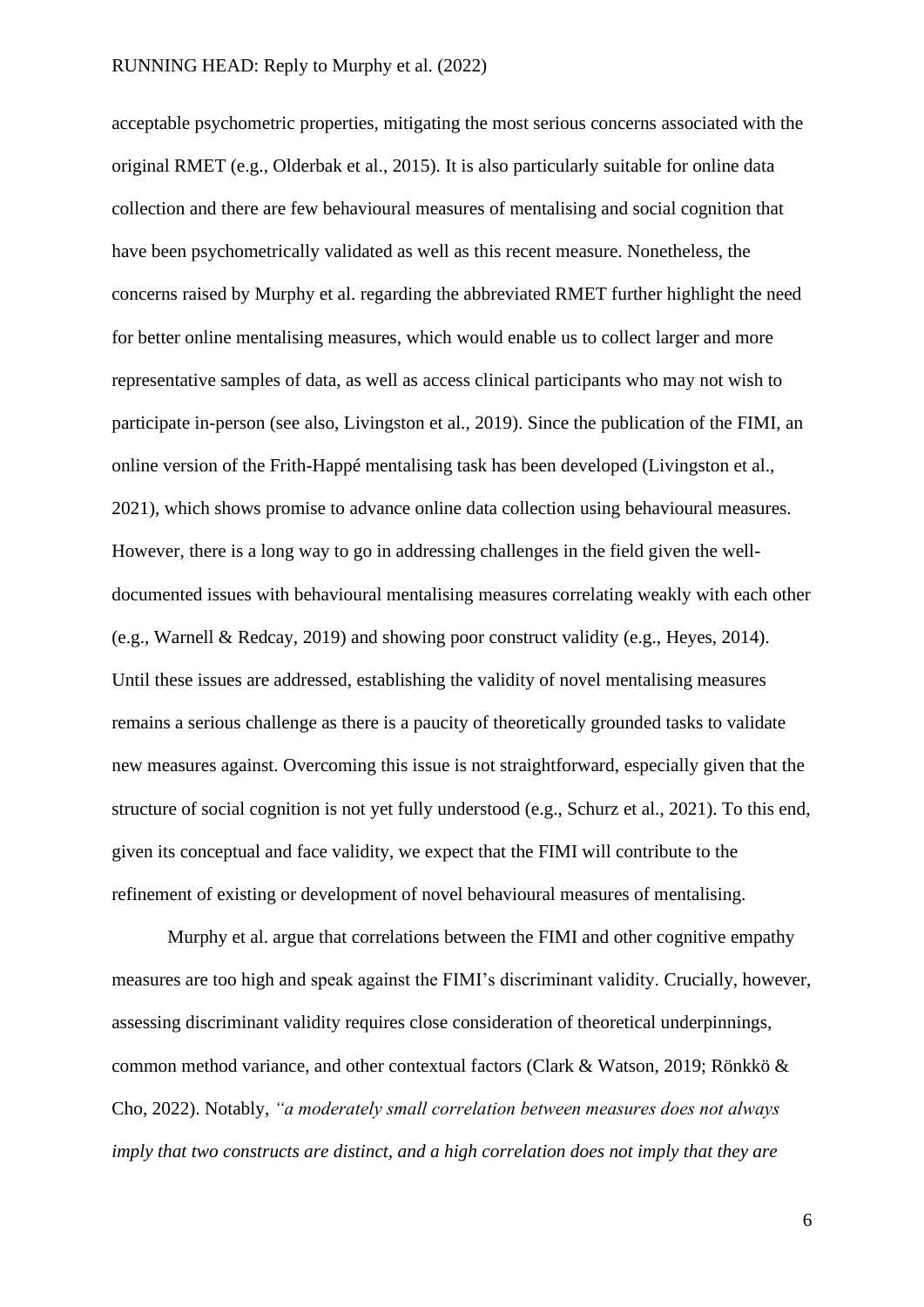*not"* (Rönkkö & Cho, 2022, p33). In line with this recent literature (Clark & Watson, 2019; Rönkkö & Cho, 2022), we argue that the theoretical grounding of our mentalising construct provides a clear distinction from cognitive empathy to assuage fundamental concerns about the FIMI's construct validity. Further, the strength of the correlations between the FIMI and cognitive empathy reported by Murphy et al. are likely to be a result of i) similar methods of measurement used between variables (questionnaire measures using similar or identical Likert scales), ii) an expected and acceptable degree of overlap between the constructs, and iii) duplicate data between variables in Murphy et al.'s dataset which may have inflated the correlations, leading to a misrepresentation of the strength of the relationship between the FIMI and cognitive empathy. Similarly, Murphy et al. argue that, because the FIMI items do not form a latent factor within the cognitive empathy subscale of the measure from which they were adapted, the FIMI is simply redundant to the measure of cognitive empathy. However, a clear-cut distinction between the FIMI's items and the remaining items from the measure of cognitive empathy was never expected through data driven discriminant validity analyses (as we noted in Clutterbuck et al., 2021), due to the shared method variance and conceptual overlap. Rather, the FIMI items were necessarily selected through a close and theoretically informed examination by expert raters, to reflect the clear-cut conceptual distinction between mentalising and cognitive empathy. Taken together, we argue that the FIMI should not be considered redundant with the cognitive empathy measures used by Murphy et al. Rather, we suggest that Murphy et al.'s results be interpreted in the appropriate theoretical and methodological context.

On a final note, Murphy et al. claim that similarity in the correlations between cognitive and affective empathy, with the correlations between the FIMI and affective empathy, show that the FIMI does not measure a distinct construct from cognitive empathy. This appears to be based on the assumption that cognitive empathy is conceptually closer to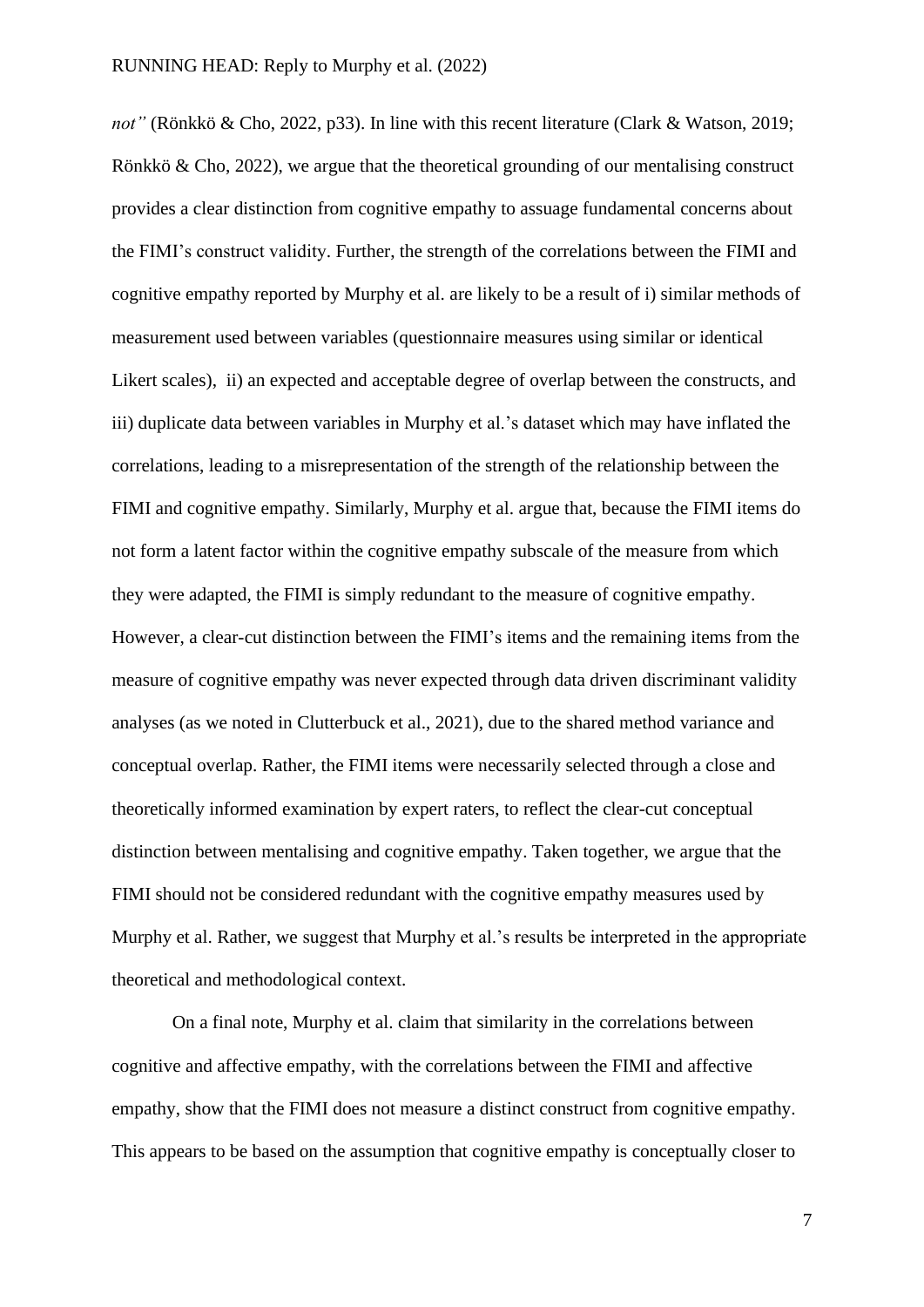affective empathy than mentalising. However, Murphy et al. do not cite compelling evidence to support this assumption. And empirical findings, in non-clinical samples, do not show stronger correlations between cognitive and affective empathy, when compared to mentalising and affective empathy (e.g., Shamay-Tsoory et al., 2009), speaking against Murphy et al.'s claims. Similarly, Murphy et al. argue that significant correlations between the FIMI and personality traits in their data speak against the measure's construct validity, since, they claim, such relationships are not often found with behavioural measures of mentalising. This argument, like others put forward by Murphy et al., shows a selective reading of the existing literature. Behavioural measures of mentalising *have* shown similar relationships with personality traits (e.g., Vonk et al., 2015), including agreeableness (Nettle & Liddle, 2008), and there are several potential explanations for this. Stronger mentalising ability may enable individuals to be more agreeable through having better social skills. Alternatively, people who are more agreeable may be more motivated to attend to the mental states of others, thereby enhancing their mentalising skills (Nettle & Liddle, 2008). It would be of interest to elucidate the nature of these associations in both future research and clinical practice which, again, the FIMI should help rather than hinder.

Overall, we thank Murphy et al. for reiterating some important issues within the field of social cognition, including the inconsistent use of terminology and the various, sometimes contradictory, models of social cognition. These issues, together with recognised inconsistencies in the construct validity of social-cognitive measures (e.g., Quesque & Rosetti, 2020; Warnell & Redcay, 2019), are a major problem in the field, discussions of which are already ongoing elsewhere in the literature (e.g., Happé et al., 2017). It is clear that the structure of social cognition is not yet fully understood, but research continues to advance our understanding of the in(ter)dependence of social-cognitive constructs (e.g., Schurz et al., 2021). Therefore, as the first self-report measure of social cognition to separate mentalising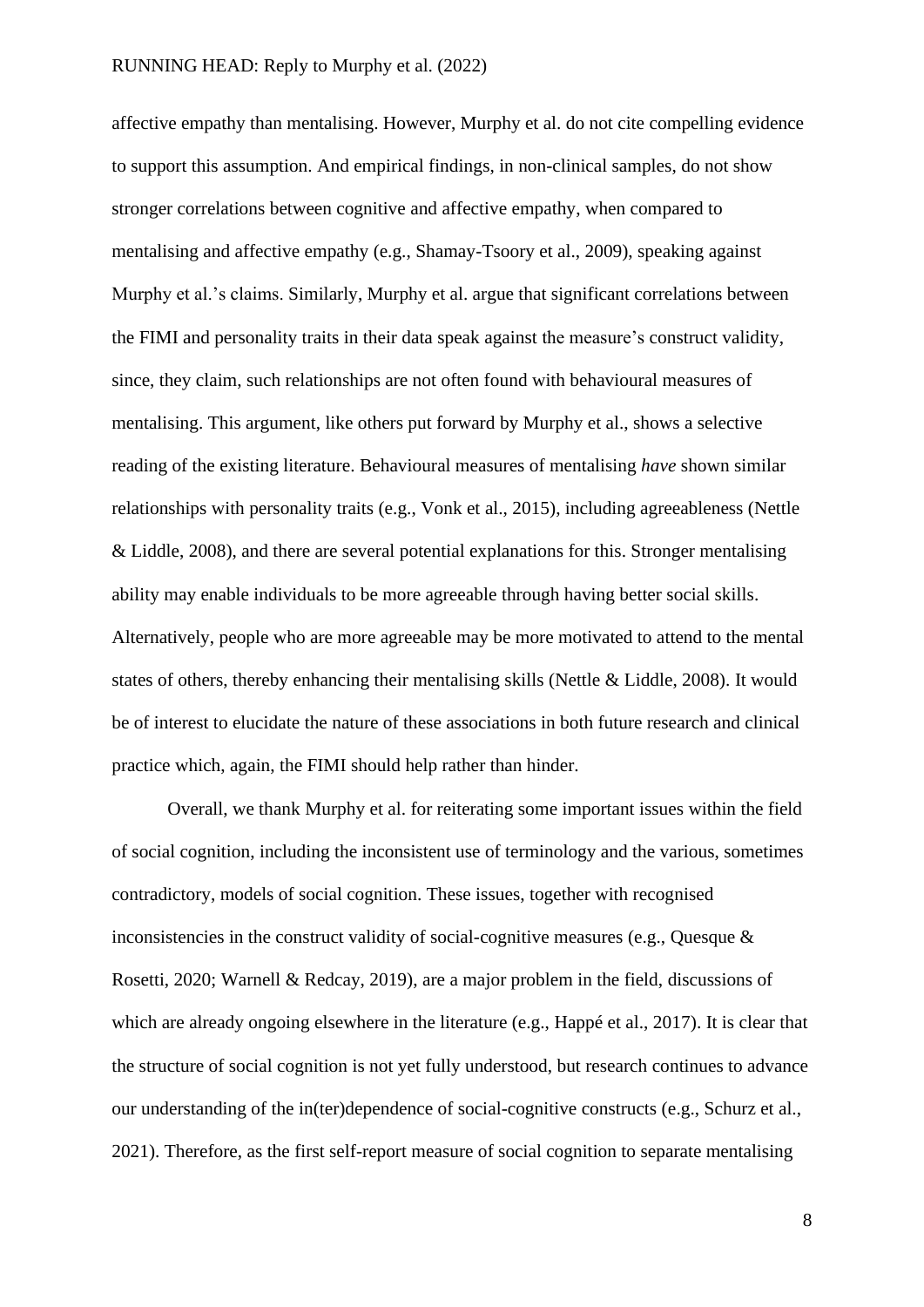from empathy based on emotional content, the FIMI offers an important contribution to the measurement of social cognition. The FIMI is especially designed to improve understanding of the relationships between affective and cognitive socially relevant processes in people with clinical conditions, like autism.

In future, Murphy et al. argue for discriminant validity tests to be a "non-negotiable requirement" of test development. However, for this to happen, there first needs to be closer consideration of how to interpret discriminant validity analyses in the context of theoretical and measurement similarity between constructs. As Murphy et al. note themselves, whether a correlation coefficient is too high or too low is generally up to the interpretation of the researcher, and it is critical that methodological and conceptual overlaps are considered in this interpretation. Evaluating conceptual similarity between constructs is particularly important for social-cognitive abilities because these are frequently found to relate to various social and psychological factors; for example, personality (e.g., Vonk et al., 2015), sociodemographics (Dietze & Knowles, 2021), and political beliefs (Hasson et al., 2018). To maximise objectivity in interpretations of convergent and discriminant validity, we suggest that researchers more carefully focus on overlaps between social-cognitive constructs at several levels of explanation, such that discriminant validity analyses can be interpreted in their appropriate context (see also, Happé et al., 2017).

Altogether, we agree with Murphy et al. that there are fundamental problems within the social cognition literature, however the FIMI will do more to overcome than exacerbate this problem. Our careful choice of conceptual terminology, suitably drawing on theoretical frameworks across multiple levels of explanation (e.g., biological to behavioural), and the use of robust statistical methods are firmly grounded in recent developments in psychological assessment. We therefore argue that the FIMI will make a unique and valuable contribution to both psychological research and clinical practice, given its i) close conceptual alignment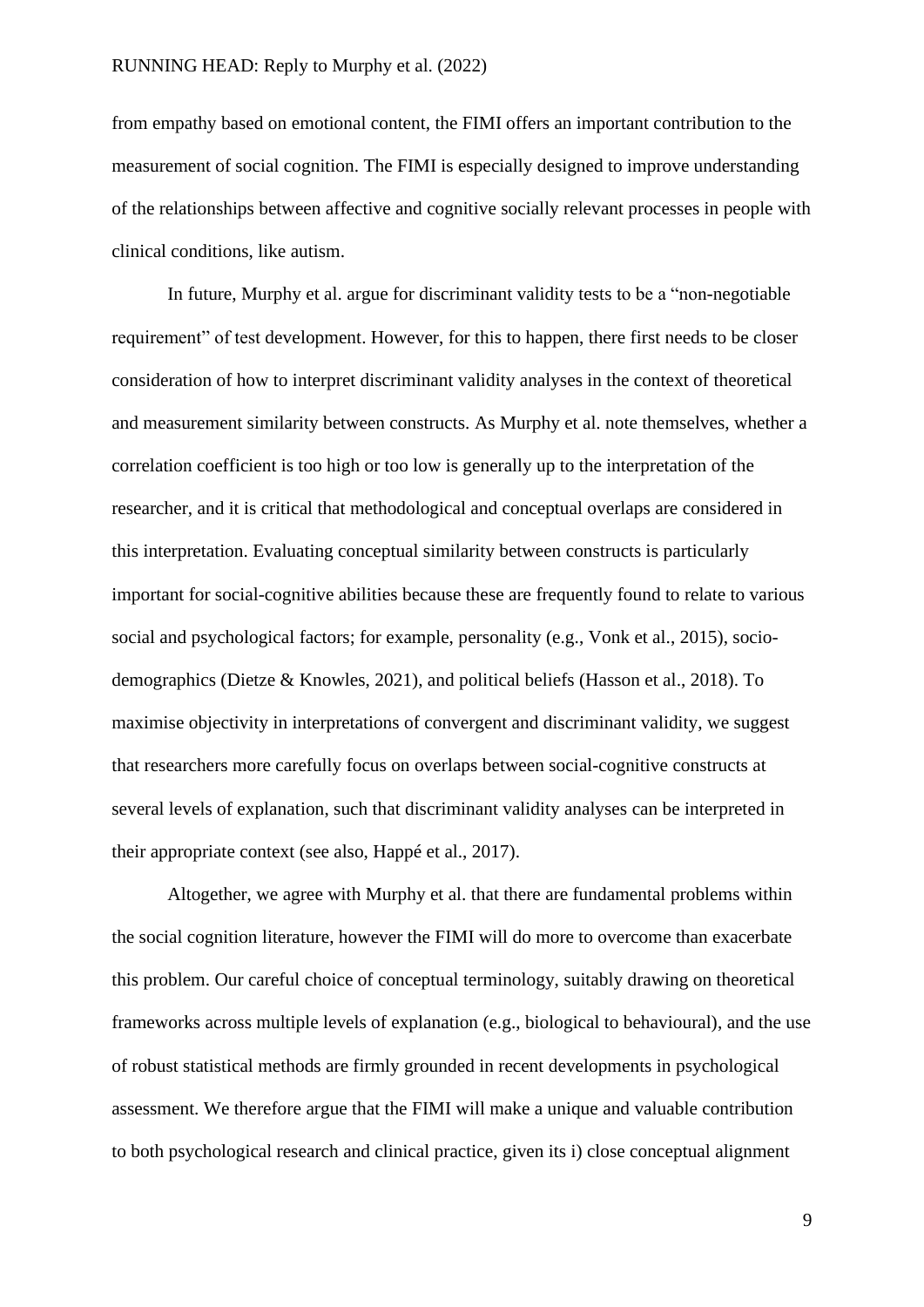with current theories on mentalising and social cognition, ii) robust psychometric properties,

and iii) practical utility in online or time-restricted settings.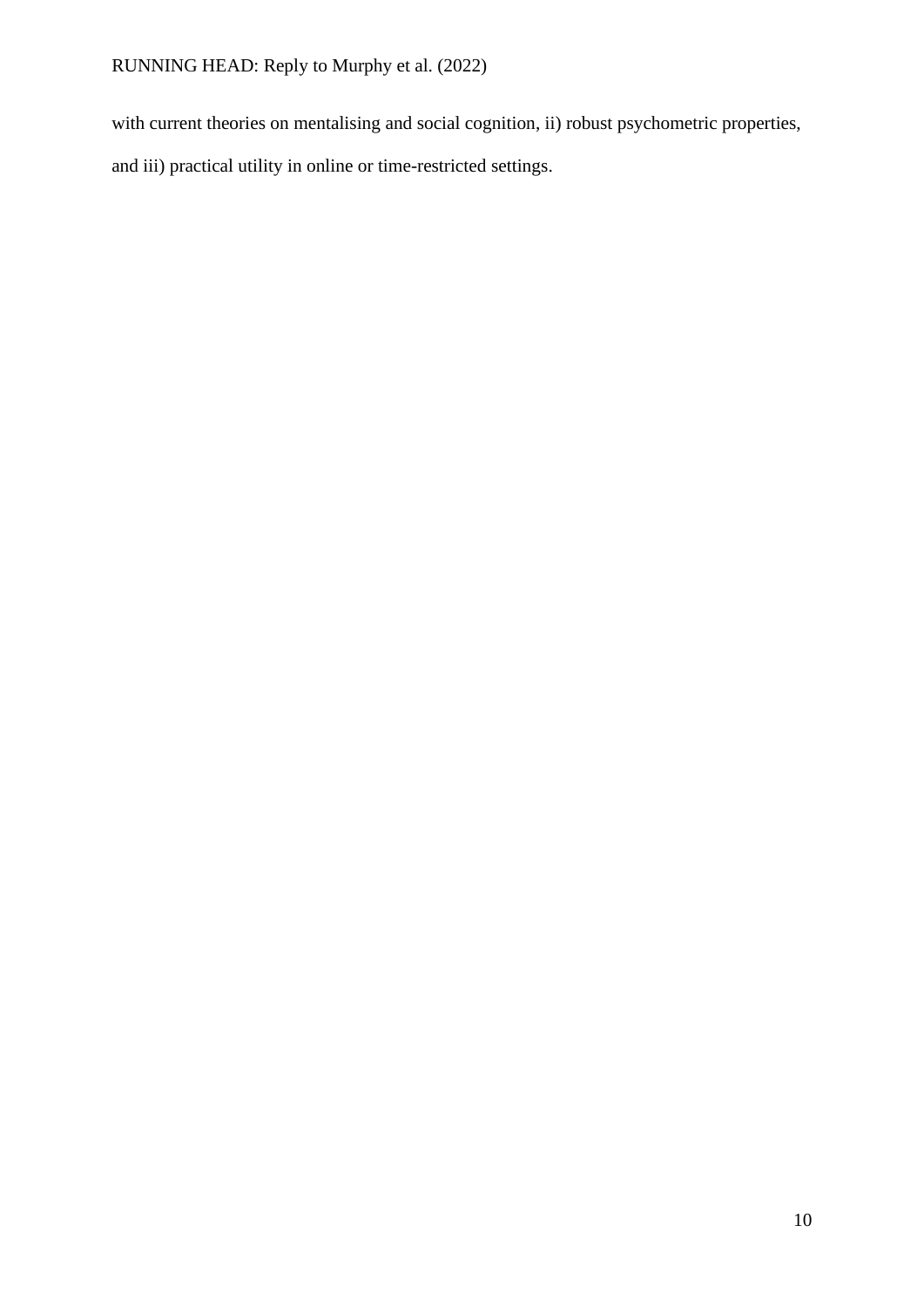#### **References**

- Brewer, R., Happé, F., Cook, R., & Bird, G. (2015). Commentary on "Autism, oxytocin and interoception": Alexithymia, not Autism Spectrum Disorders, is the consequence of interoceptive failure. *Neuroscience & Biobehavioral Reviews*, *56*, 348-353.
- Clark, L. A., & Watson, D. (2019). Constructing validity: New developments in creating objective measuring instruments. *Psychological Assessment*, *31*(12), 1412.
- Clutterbuck, R. A., Callan, M. J., Taylor, E. C., Livingston, L. A., & Shah, P. (2021). Development and validation of the Four-Item Mentalising Index. *Psychological Assessment, 33*(7), 629–636.
- Dang, J., King, K. M., & Inzlicht, M. (2020). Why are self-report and behavioral measures weakly correlated?. *Trends in Cognitive Sciences*, *24*(4), 267-269.
- Dietze, P., & Knowles, E. D. (2021). Social class predicts emotion perception and perspective-taking performance in adults. *Personality and Social Psychology Bulletin*, *47*(1), 42-56.
- Dziobek, I., Fleck, S., Kalbe, E., Rogers, K., Hassenstab, J., Brand, M., Kessler, J., Woike, J. K., Wolf, O. T., & Convit, A. (2006). Introducing MASC: a movie for the assessment of social cognition. *Journal of Autism and Developmental Disorders*, *36*(5), 623-636.
- Gernsbacher, M. A., & Yergeau, M. (2019). Empirical failures of the claim that autistic people lack a theory of mind. *Archives of Scientific Psychology, 7*(1), 102-118.
- Happé, F., Cook, J. L., & Bird, G. (2017). The structure of social cognition: In(ter) dependence of sociocognitive processes. *Annual Review of Psychology*, *68*, 243-267.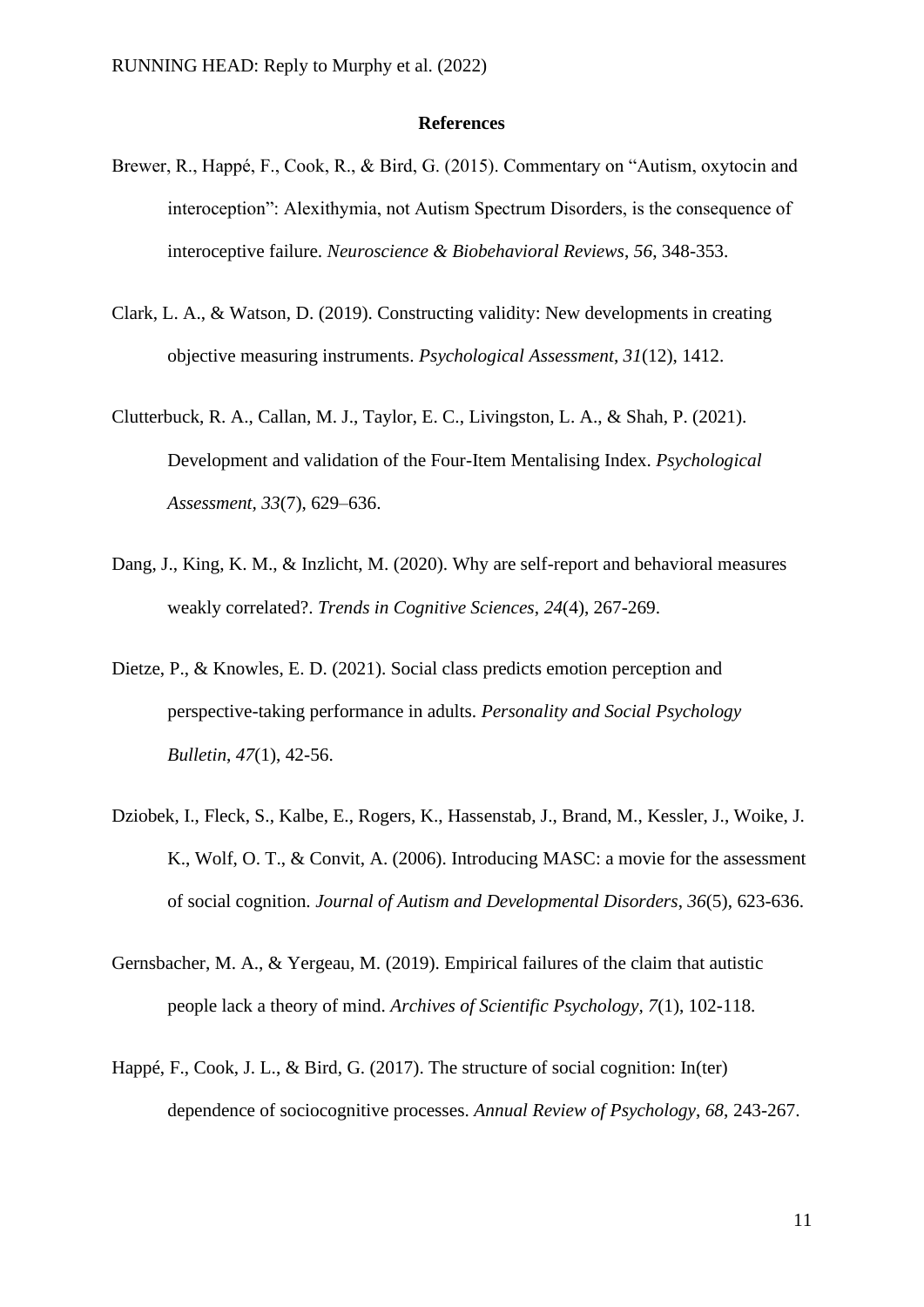- Hasson, Y., Tamir, M., Brahms, K. S., Cohrs, J. C., & Halperin, E. (2018). Are liberals and conservatives equally motivated to feel empathy toward others? *Personality and Social Psychology Bulletin*, *44*(10), 1449-1459.
- Heyes, C. (2014). Submentalizing: I am not really reading your mind. *Perspectives on Psychological Science*, *9*(2), 131-143.
- Livingston, L. A., Carr, B., & Shah, P. (2019). Recent advances and new directions in measuring theory of mind in autistic adults. *Journal of Autism and Developmental Disorders*, *49*(4), 1738-1744.
- Livingston, L. A., & Happé, F. (2021). Understanding atypical social behaviour through social cognitive theory: Lessons from autism. In H. J. Ferguson, V. E. A. Brunsdon, & E. E. F. Bradford (Eds.), *The cognitive basis of social interaction across the lifespan.* Oxford University Press.
- Livingston, L. A., Shah, P., White, S., & Happé, F. (2021). Further developing the Frith-Happé animations: A quicker, more objective, and web-based test of theory of mind for autistic and neurotypical adults. *Autism Research*, *14*(9), 1905-1912.
- Murphy, B. A., Hall, J. A., & Duong, F. (2022) It Looks Like Construct Validity, But Look Again: Comment on Clutterbuck et al. (2021) and Recommendations for Test Developers in the Broad "Empathy" Domain. *Psychological Assessment*.
- Nettle, D., & Liddle, B. (2008). Agreeableness is related to social‐cognitive, but not social‐ perceptual, theory of mind. *European Journal of Personality*, *22*(4), 323-335.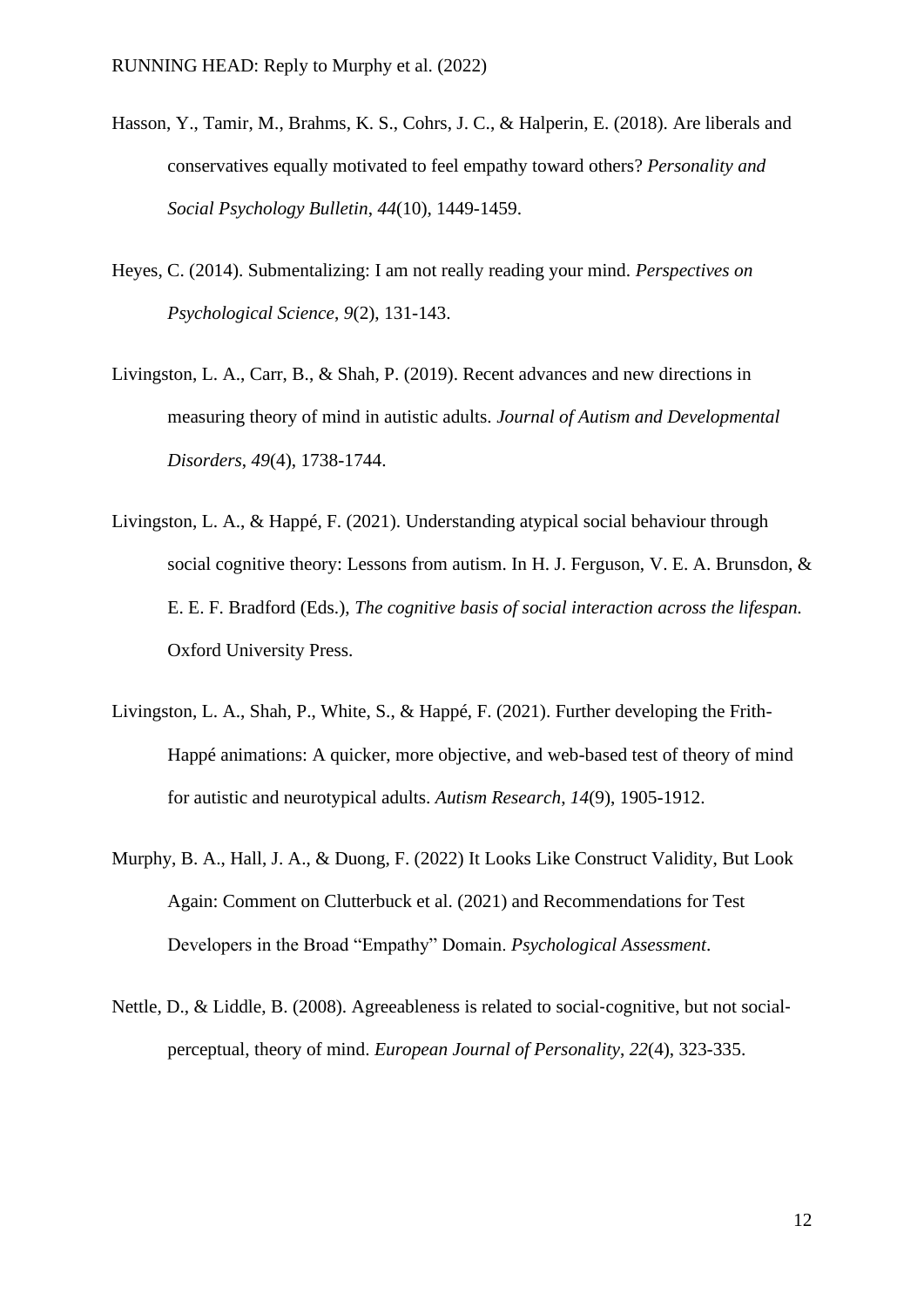- Olderbak, S., Wilhelm, O., Olaru, G., Geiger, M., Brenneman, M. W., & Roberts, R. D. (2015). A psychometric analysis of the reading the mind in the eyes test: toward a brief form for research and applied settings. *Frontiers in Psychology*, *6*, 1503.
- Preston, S. D., Ermler, M., Lei, Y., & Bickel, L. (2020). Understanding empathy and its disorders through a focus on the neural mechanism. *Cortex*, *127*, 347-370.
- Quesque, F., & Rossetti, Y. (2020). What do theory-of-mind tasks actually measure? Theory and practice. *Perspectives on Psychological Science*, *15*(2), 384-396.
- Reniers, R. L., Corcoran, R., Drake, R., Shryane, N. M., & Völlm, B. A. (2011). The QCAE: A questionnaire of cognitive and affective empathy. *Journal of Personality Assessment*, *93*(1), 84-95.
- Rönkkö, M., & Cho, E. (2022). An updated guideline for assessing discriminant validity. *Organizational Research Methods*, *25*(1), 6-47.
- Schurz, M., Radua, J., Tholen, M. G., Maliske, L., Margulies, D. S., Mars, R. B., Sallet, J., & Kanske, P. (2021). Toward a hierarchical model of social cognition: A neuroimaging meta-analysis and integrative review of empathy and theory of mind. *Psychological Bulletin, 147*(3), 293-327.
- Sebastian, C. L., Fontaine, N. M., Bird, G., Blakemore, S. J., De Brito, S. A., McCrory, E. J., & Viding, E. (2012). Neural processing associated with cognitive and affective Theory of Mind in adolescents and adults. *Social Cognitive and Affective Neuroscience*, *7*(1), 53-63.
- Shamay-Tsoory, S. G., Harari, H., Aharon-Peretz, J., & Levkovitz, Y. (2010). The role of the orbitofrontal cortex in affective theory of mind deficits in criminal offenders with psychopathic tendencies. *Cortex*, *46*(5), 668-677.